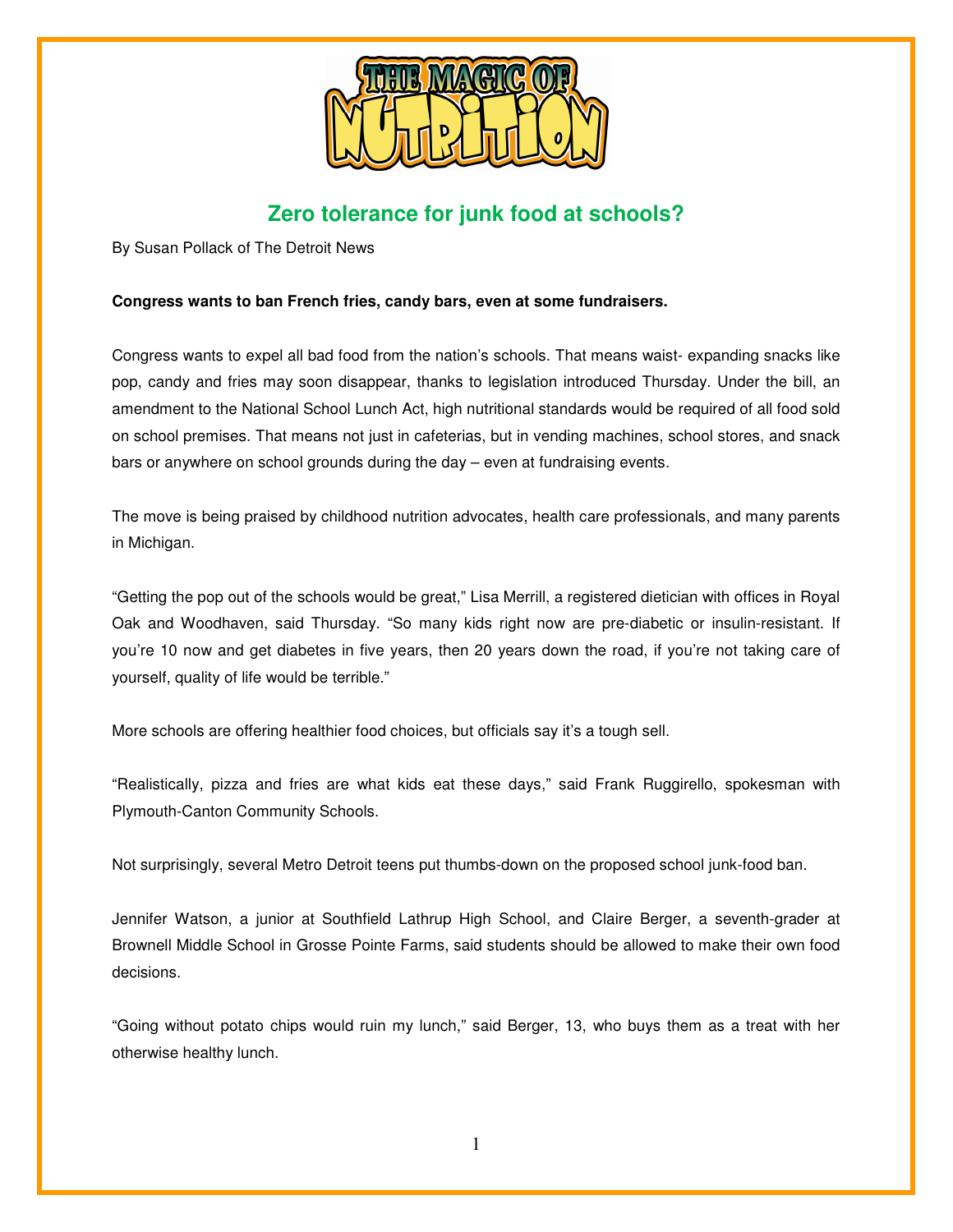Watson, celebrating her 17th birthday today, says administrators already have removed pop machines from her school and she would miss the occasional fries with cheese she buys in the cafeteria. "I know a lot of overweight kids at my school, but they've made that choice," she said, "They'll be eating it out of school anyway."

#### **Pop firms will likely protest**

Merrill, who counsels children and families and lectures on nutrition issues, says she's not optimistic that a bill banning all sugary and fatty foods would be successful because of probable opposition from beverage-makers and junk food purveyors.

"They pay a ton of money (to get their products in schools) and, unfortunately, I think you would lose some of the school programs without it."

The measure, which has strong bipartisan support in both houses of Congress, would do on a national level what many school districts, including some in Michigan, have been trying to do for years: require that the schools set an example by providing only healthful food and thus perhaps reduce the incidence of childhood obesity.

Despite strong support in Washington, Kelly Brownell, director of the Yale Center for Eating and Weight Disorders, also is skeptical. "My fear is that the food industry, with the soft drink industry taking the lead, will work in it's hardest to try to weaken or kill this act."

#### Bill targets all foods sold

The bill would apply to all foods other than the official school lunch, the meal for which schools receive government aid and which is already covered by other high-nutrition standards. Currently, the sale of other foods is permitted in school if they contain at least 5 percent of the recommended daily allowance of protein and certain vitamins and minerals. This standard applies regardless of the product's calories, fat, added sugars or sodium. Under this approach, French fries, ice cream, candy bars, cookies, chips, snack cakes, and doughnuts are allowed. Seltzer, jelly beans, chewing gum, lollipops, cotton candy and breath mints are not.

The new list of foods would take into account whether a product promoted obesity or chronic illnesses. The choices would come from recommendations of the Institute of Medicine, which expects to have a report ready this fall.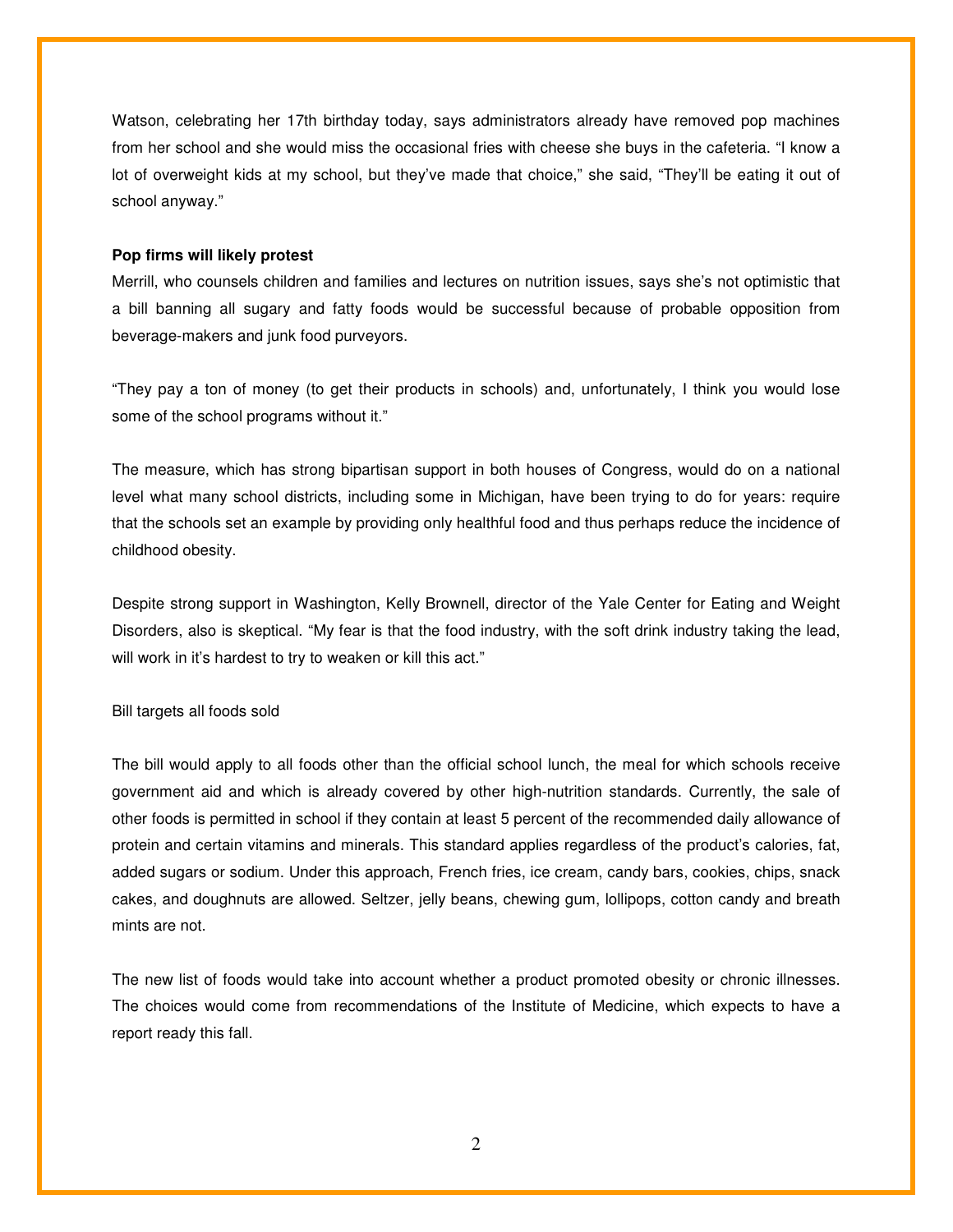Enforcement would rest with the Department of Agriculture, which currently has authority over the official school lunch, and could do a good job with all other food," said Margo Wootan, director of nutrition at the Center for Science in the Public Interest, which worked closely with Congress on the legislation.

"When parents send their kids to school with lunch money, they shouldn't have to worry that the money will be spent on Flaming Cheetos and a Coke instead of a balanced meal," she added.

#### **Junk food readily available**

Today, candy, pop, and other snacks are sold in nine out of 10 schools, according to the Government Accountability Office. Already plentiful in high schools, junk food has become more available in the middle schools over the past five years.

Dr. Kimberlydawn Wisdom, Michigan;s surgeon general, said the legislation would tie in well with efforts underway in Michigan, including a mandate that every district must have a local "wellness policy" in place by the first day of the 2006-07 school year.

The wellness plan includes such items as formation of a health team and monitoring system, plus healthier choices in lunchrooms and vending machines and more physical activity.

"Schools around the state are embracing a healthier school environment and policies that support healthier lifestyles," she said, citing a student-initiated ban on carbonated beverages at Lakeview High School in Battle Creek.

Supporters of the bill have been marshalling evidence to contradict the usual criticism of proposals to serve only nutritious food in schools: that children will not eat it and that schools cannot afford to lose the revenue brought in by fatty or sugary products.

### **Healthful options hike profits**

A survey by the Agriculture Department and the Centers for Disease Control and Prevention found that of 17 schools that began offering healthful options, 12 actually increased revenue, while one lost marginally.

The four others reported no change.

The American Beverage Association, a trade group, said the legislation was unnecessary because since August members of the association have limited sales of full-calorie soft drinks to 50 percent of offerings in high schools.